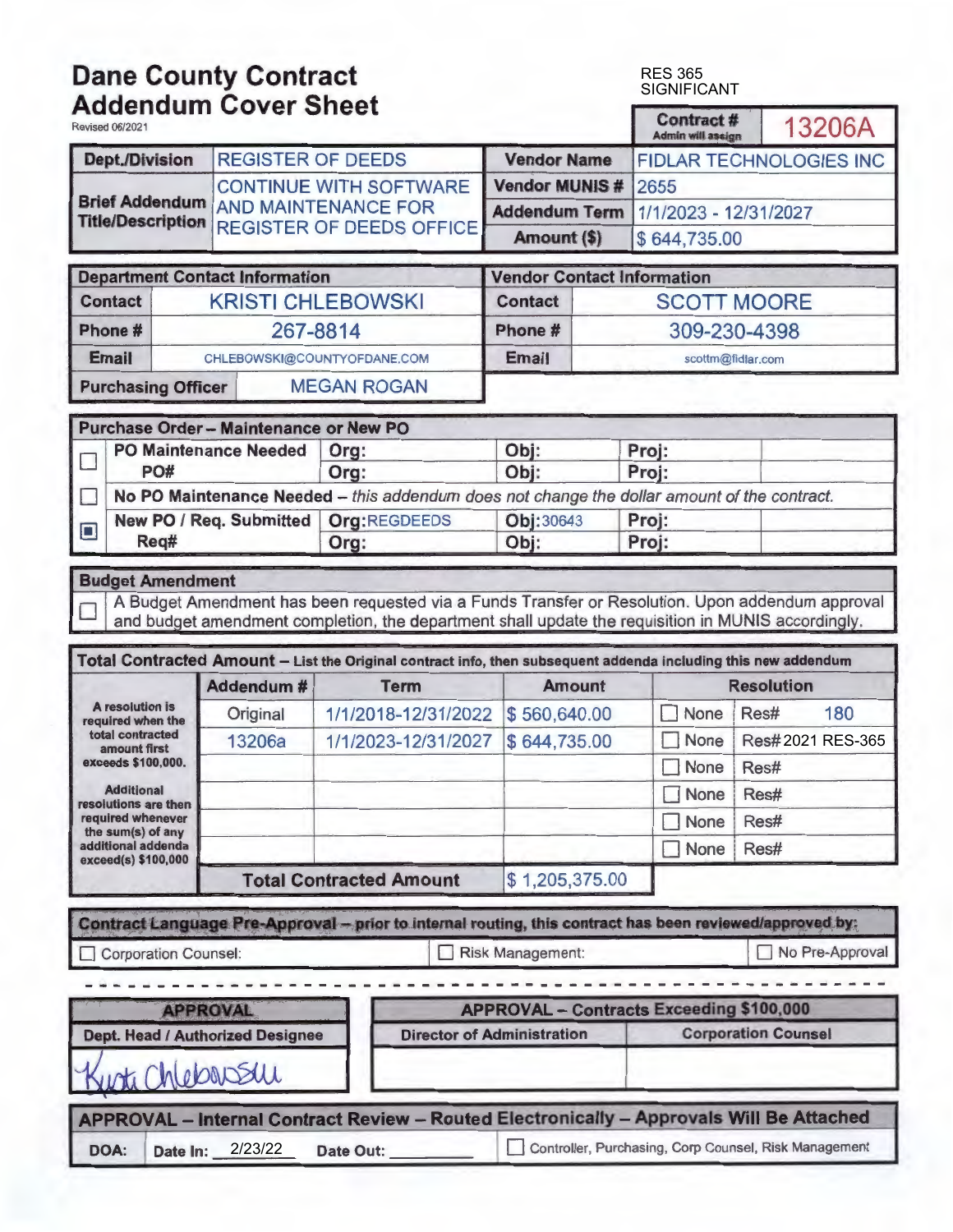# **Goldade, Michelle**

| From:<br>Sent:<br>To:<br>Cc:<br>Subject:<br><b>Attachments:</b> | Goldade, Michelle<br>Contract #13206A<br>13206A.pdf | Tuesday, March 1, 2022 9:06 AM<br>Hicklin, Charles; Rogan, Megan; Gault, David; Lowndes, Daniel<br>Stavn, Stephanie; Oby, Joe |                            |  |
|-----------------------------------------------------------------|-----------------------------------------------------|-------------------------------------------------------------------------------------------------------------------------------|----------------------------|--|
| <b>Tracking:</b>                                                | <b>Recipient</b>                                    | Read                                                                                                                          | <b>Response</b>            |  |
|                                                                 | Hicklin, Charles                                    | Read: 3/1/2022 9:39 AM                                                                                                        | Approve: 3/1/2022 9:40 AM  |  |
|                                                                 | Rogan, Megan                                        | Read: 3/1/2022 9:16 AM                                                                                                        | Approve: 3/1/2022 9:16 AM  |  |
|                                                                 | Gault, David                                        | Read: 3/1/2022 9:07 AM                                                                                                        |                            |  |
|                                                                 | Lowndes, Daniel                                     | Read: 3/1/2022 9:41 AM                                                                                                        | Approve: 3/1/2022 10:03 AM |  |
|                                                                 | Stavn, Stephanie                                    | Read: 3/1/2022 11:23 AM                                                                                                       |                            |  |
|                                                                 | Oby, Joe                                            |                                                                                                                               |                            |  |

Please review the contract and indicate using the vote button above if you approve or disapprove of this contract.

Contract #13206A Department: Register of Deeds Vendor: Fidlar Technologies Contract Description: Addendum to continue use of software & maintenance (Res 365) Contract Term: 1/1/23 – 12/31/27 Contract Amount: \$644,735.00

## **Michelle Goldade**

Administrative Manager Dane County Department of Administration Room 425, City-County Building 210 Martin Luther King, Jr. Boulevard Madison, WI 53703 PH: 608/266-4941 Fax: 608/266-4425 TDD: Call WI Relay 711

Please Note: I currently have a modified work schedule…I am in the office Mondays and Wednesdays and working remotely Tuesdays, Thursdays and Fridays in accordance with COVID 19 response guidelines.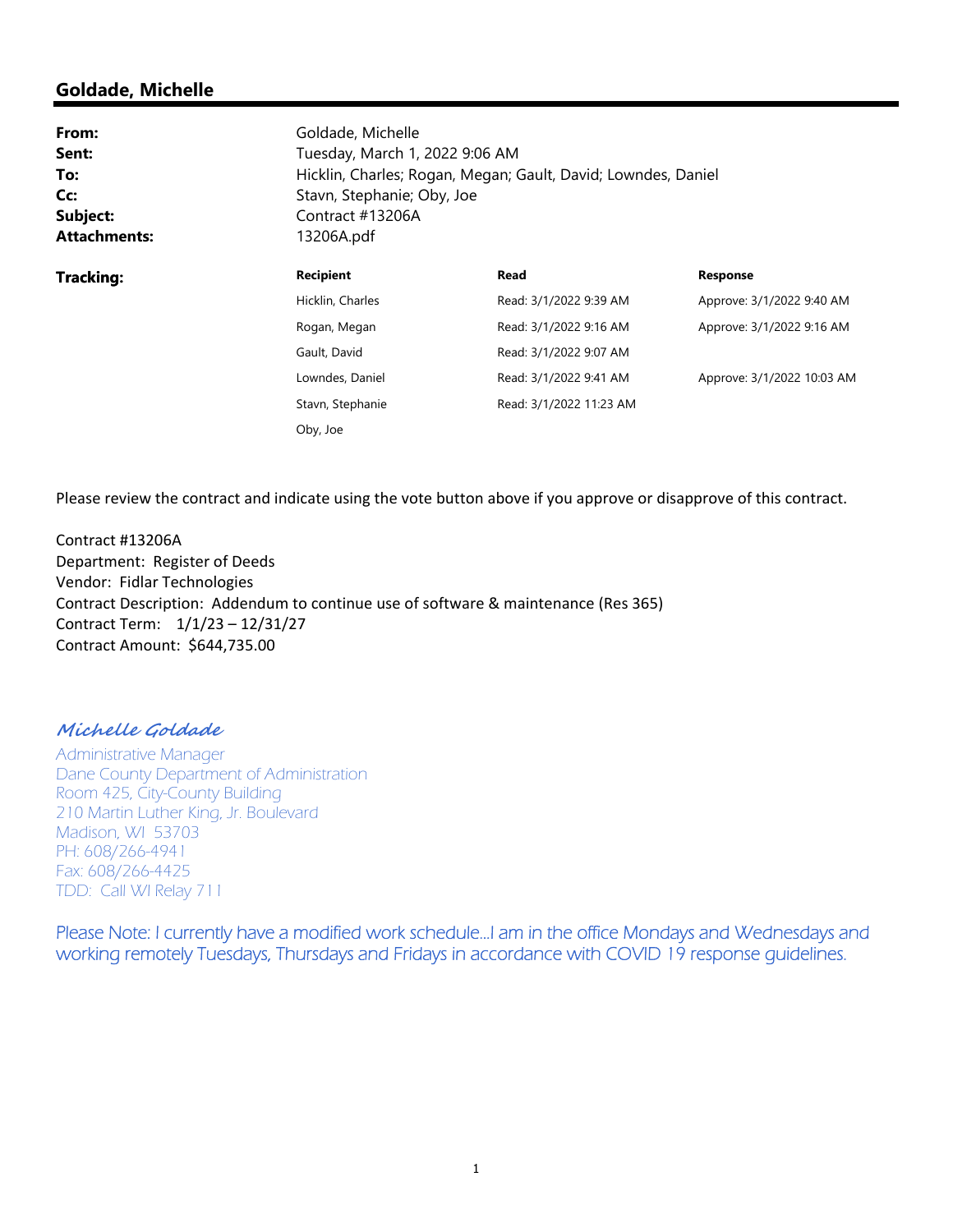## **Goldade, Michelle**

**Attachments:** 13206A.pdf

From: Gault, David **Sent:** Tuesday, March 1, 2022 9:09 AM To: Goldade, Michelle **Subject:** Re: Contract #13206A

Michelle:

I'm over at the courthouse on jury duty so not on my county computer. Approved.

Dave Gault Sent from my iPhone

On Mar 1, 2022, at 9:06 AM, Goldade, Michelle <Goldade@countyofdane.com> wrote:

Please review the contract and indicate using the vote button above if you approve or disapprove of this contract.

Contract #13206A Department: Register of Deeds Vendor: Fidlar Technologies Contract Description: Addendum to continue use of software & maintenance (Res 365) Contract Term: 1/1/23 – 12/31/27 Contract Amount: \$644,735.00

## **Michelle Goldade**

Administrative Manager Dane County Department of Administration Room 425, City-County Building 210 Martin Luther King, Jr. Boulevard Madison, WI 53703 PH: 608/266-4941 Fax: 608/266-4425 TDD: Call WI Relay 711

Please Note: I currently have a modified work schedule…I am in the office Mondays and Wednesdays and working remotely Tuesdays, Thursdays and Fridays in accordance with COVID 19 response guidelines.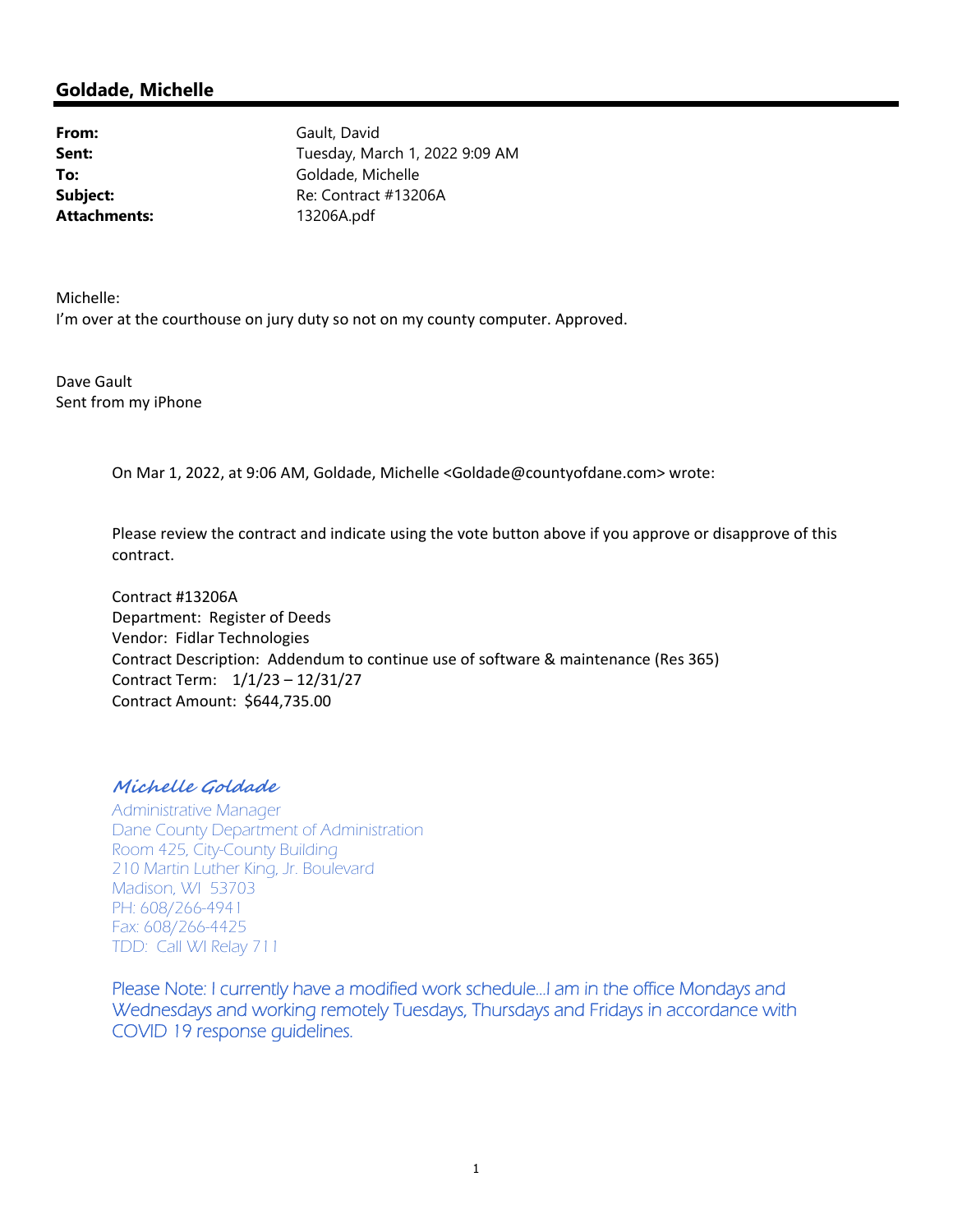|    | 2021 RES-365                                                                             |
|----|------------------------------------------------------------------------------------------|
|    | APPROVING CONTRACT ADDENDUM #1 (CONTRACT #13206A) WITH FIDLAR                            |
|    | <b>TECHNOLOGIES INC</b>                                                                  |
| 5  |                                                                                          |
| 6  | Fidlar Technologies Inc. and Dane County wish to amend the Master Agreement. Dane        |
|    | County Contract #13206. Under this agreement, Fidlar provides ongoing maintenance        |
| 8  | and support for Avid lifecycle, Laredo and tapestry software systems used by the         |
| 9  | Register of Deeds office and other stakeholders. The amendment will extend the term of   |
| 10 | the contract through December 31, 2027 to continue the program for maintenance and       |
| 11 | support for various software programs at a cost not to exceed \$644,735.00 over the next |
| 12 | 5 years.                                                                                 |
| 13 |                                                                                          |
| 14 | <b>THEREFORE BE IT RESOLVED</b> that the County Board does hereby approve contract       |
| 15 | addendum #1 (Contract #13206A) with Fidlar Technologies Inc. in the amount of            |
| 16 | \$644,735.00 and that the Dane County Executive and Dane County Clerk are authorized     |
|    |                                                                                          |

to execute the contract documents.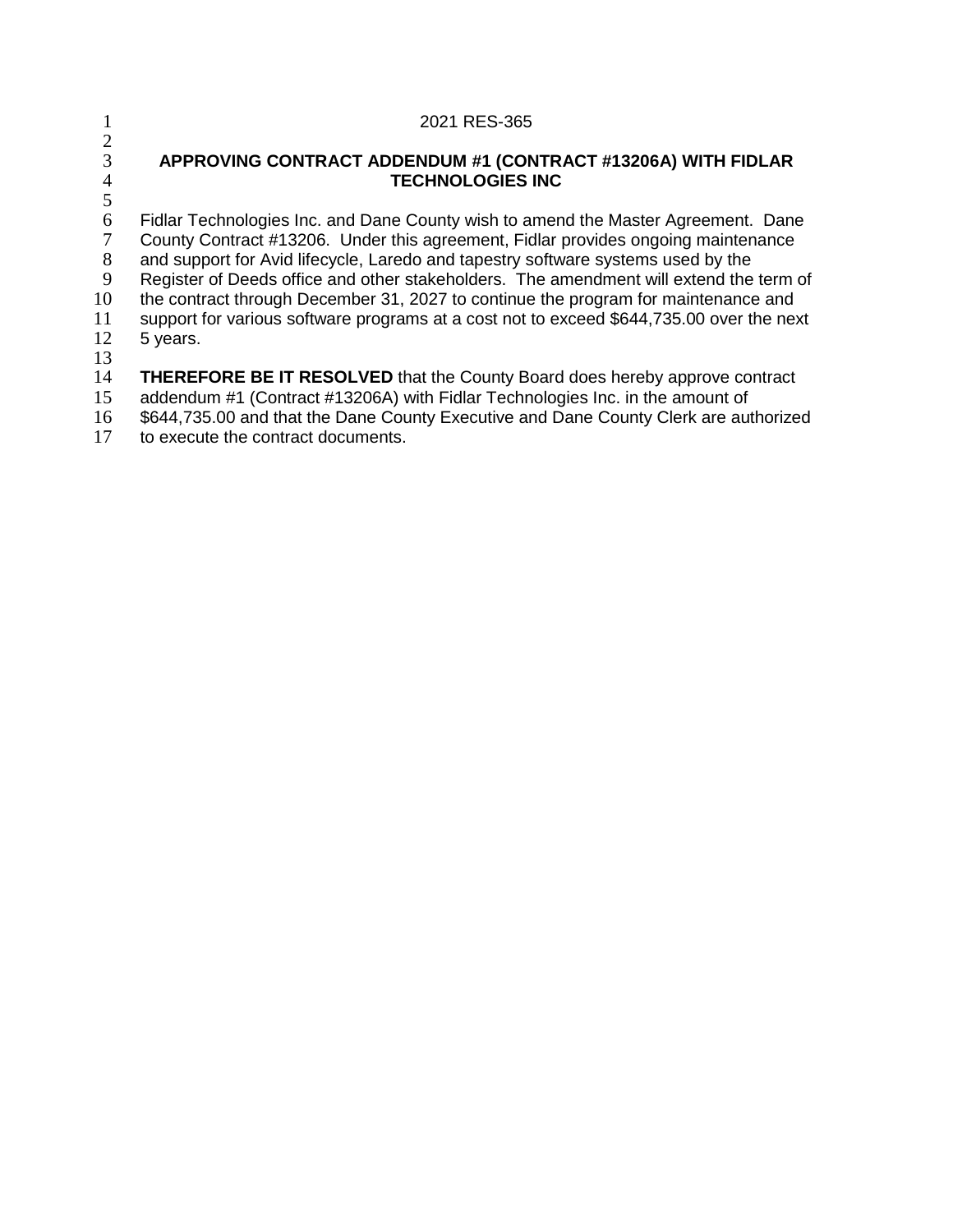

# **DANE COUNTY CONTRACT**

# **ADDENDUM # 13206A**

**Revised 01/2022** 

**THIS ADDENDUM,** made and entered into effective as of the date by which both parties hereto have executed this document, by and between the County of Dane (hereinafter referred to as "County") and Fidlar Technologies, Inc. (hereinafter, "Provider'').

# **WITNESSETH:**

**WHEREAS** Provider and County, by a separate document (hereinafter, the "Master Agreement"), Dane County Contract # 13206, have previously entered into a contractual relationship pursuant to which Provider provides Avid LifeCycle, Laredo and Tapestry software and service, and

**WHEREAS** County and Provider wish to amend the Master Agreement in order to extend the term of the contract.

**NOW, THEREFORE,** in consideration of the above premises and the mutual covenants of the parties hereinafter set forth, the receipt and sufficiency of which is hereby acknowledged by each party for itself, the parties do agree as follows:

- 1. The Master Agreement shall remain in full force and effect unchanged in any manner by this addendum except as changes are expressly set forth herein. This addendum shall control only to the extent of any conflict between the terms of the Master Agreement and this addendum.
- 2. The Master Agreement, and any amendment or addendum to it, may be executed and transmitted to any other party by legible facsimile reproduction or by scanned legible electronic PDF copy, and utilized in all respects as, an original, wet-inked manually executed document. Further, the Master Agreement and any amendment or addendum thereto, may be stored and reproduced by each party electronically, photographically, by photocopy or other similar process, and each party may at its option destroy any original document so reproduced. All parties hereto stipulate that any such legible reproduction shall be admissible in evidence as the original itself in any judicial, arbitration or administrative proceeding whether or not the original is in existence and whether or not such reproduction was made by each party in the regular course of business. This term does not apply to the service of notices under the Master Agreement, or any subsequent amendment or addendum.
- 3. The term of the contract is extended through December 31 , 2027 to continue the software agreement for Avid LifeCycle, Laredo and Tapestry Software, at an additional cost of \$644,735 per the attached Schedule 8.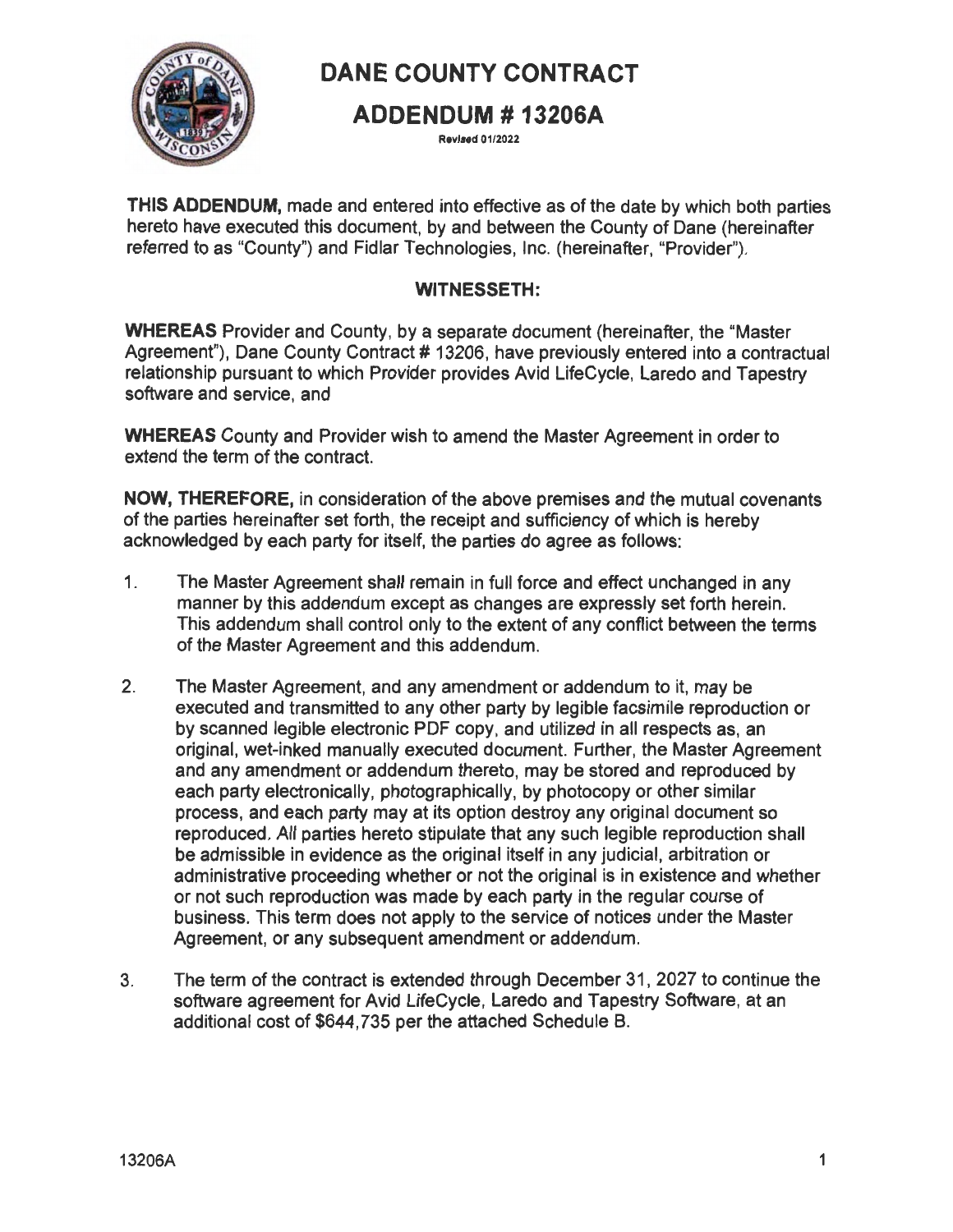**IN WITNESS WHEREOF,** the parties, by their respective authorized representatives, have set their hands and seals as of the dates set forth below.

**FOR PROVIDER:** 

Date

Date

**FOR COUNTY:** 

\*\*\*

{Remove the 2nd Provider signature field/hne if only 1 person will sign for the Provider.}

Joseph T. Parisi Dane County Executive

**NAME TITLE** 

Scott McDonell Dane County Clerk

2

Date

Date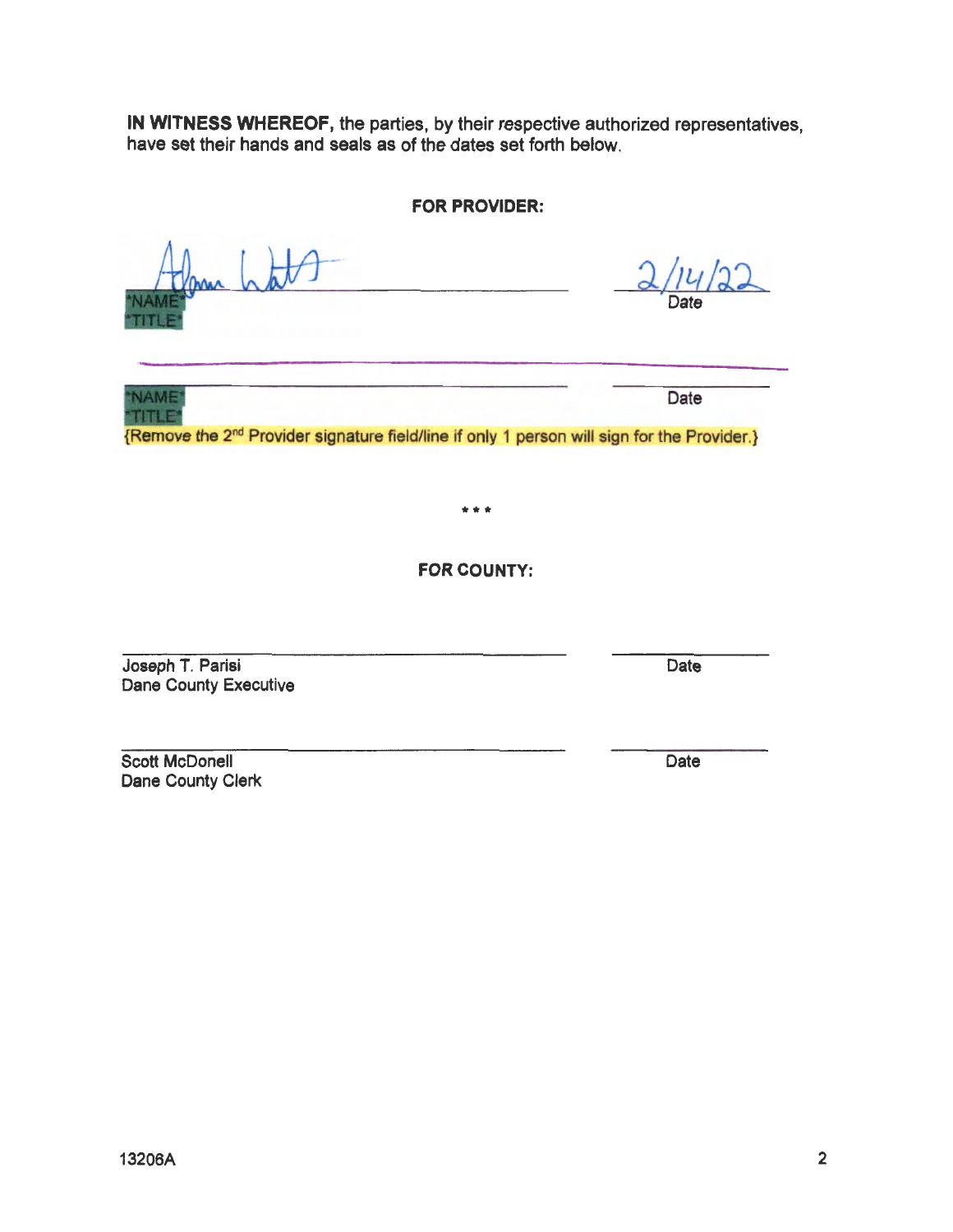### **SCHEDULE A: Laredo/Tapestry/Property Fraud Alert/Honor Rewards**

#### **LAREDO DESCRIPTION:**

Fidlar Technologies' Laredo software is designed to allow remote access to the COUNTY'S recorded document information by professional searchers (i.e., title companies, banks, realtors, etc.) Laredo is designed to allow subscription only access. Subscriptions for COUNTY'S customers and subsequent access are exclusively granted by COUNTY. After the COUNTY issues the subscriber their user ID and password, they are able to download the Laredo remote access software from PROVIDER'S website, www.fidlar.com.

Each new Laredo subscriber will be presented with an online End User Agreement when they log into Laredo. They will be prompted to print the agreement, sign it, and then forward it to PROVIDER. The Laredo subscriber will be presented with this User Agreement each time they log in until they endorse the agreement and send it back to PROVIDER.

It is notable that the unique user ID (username) and password defines each Laredo user. This user ID can be used to access land records data from any properly configured workstation; however, multiple users cannot log in with the same user ID at the same time.

#### **LAREDO BILLING:**

PROVIDER will invoice COUNTY a licensing fee for each Laredo user on a monthly basis. The licensing fee will be commensurate with the subscription plan of each subscriber in accordance with the schedule below. New subscribers joining during a monthly period will be billed based on the prorated amount for that month determined by their subscription date. The billing periods corelate with the calendar months.

 $\overline{a}$ 

#### **LAREDO PRICING:**

Laredo Per-Minute Plan Fees:

- Unlimited plan Laredo Users will be billed at \$126 per month.
- All other Laredo Users are billed at \$.13 per minute of usage.

Laredo support (at 1-563-345-1283), including End-User subscriber support, is included in the Per-Minute Plans.

#### **END USER FEES:**

The COUNTY understands that it is empowered to charge fees to end users pursuant to Wisconsin Code section 59.43 and other applicable law and hereby assigns to PROVIDER the above portions of the end user fees as an actual cost to the COUNTY during the term of this Agreement.

The COUNTY understands that end-user access fees for Laredo are set by the county.

#### **TAPESTRY DESCRIPTION:**

The COUNTY has the option to participate in PROVIDER's Tapestry General Public Access System by permitting their information to be made available through the Fidlar Technologies Tapestry website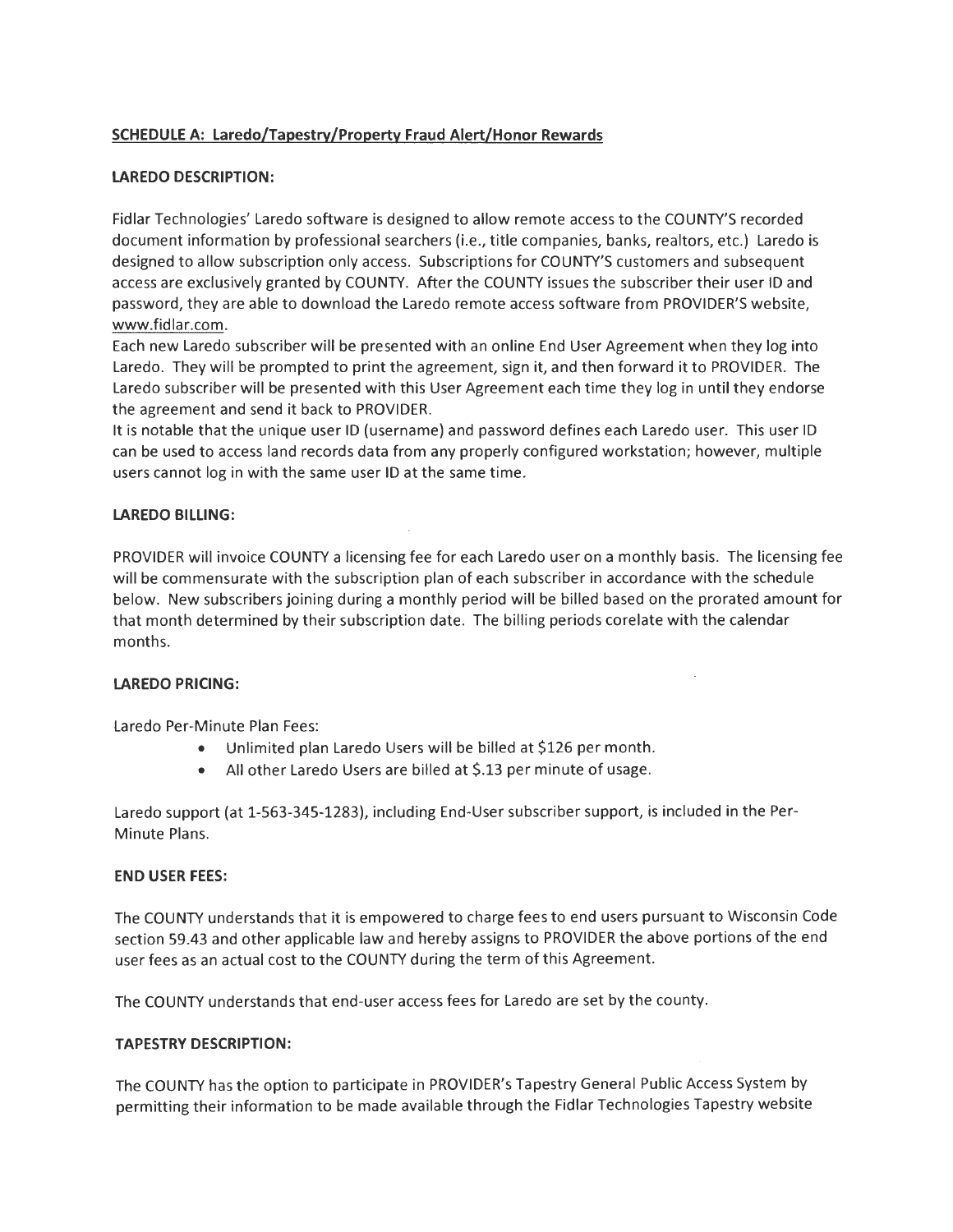(www.landrecords.net). The COUNTY understands that Tapestry is a service offered and managed by PROVIDER to offer the land records of participating Counties collectively to the general public.

The COUNTY understands that PROVIDER will determine who has access to their Tapestry web site and will provide phone and email support to users as well as manage the billing and collecting of Tapestry access fees from the end users. At the end of each calendar month, PROVIDER will provide a credit to the COUNTY based on the parameters below.

- \$2.75 per Tapestry search transaction; PROVIDER covers credit card fees, collections, and bad debt.
- 50% of print-related fees

PROVIDER may not use or share COUNTY's data in any way other than the methods outlined above.

The COUNTY understands that access fees for Tapestry are set by PROVIDER. PROVIDER will notify COUNTY at least 30 days in advance before such fees are changed .

#### **OFFICIAL RECORDS ONLINE**

Official Records Online (ORO) makes it possible for visitors to the ORO website (www.officialrecordsonline.com) to place an order for copies of birth, death, marriage licenses, and/or certified land records documents (at COUNTY's discretion), accept payment, and validate requestor identity.

#### **ORO PRICING:**

Dane County will determine base pricing for each document type made available via ORO. PROVIDER will charge the ORO website visitor a convenience fee of \$20.00/certificate order (includes copies). PROVIDER will credit Dane County's account \$12.50/per convenience fee charged plus the base pricing set for each document type. Dane County will need to put a link to www.officialrecordsonline.com from the County's web site for the online ordering of these document types.

#### **INCLUDED WITHIN THIS SCHEDULED ARE THE FOLLOWING COMMUNITY OUTREACH SERVICES:**

#### **PROPERTY FRAUD ALERT DESCRIPTION:**

PROVIDER's **Property Fraud Alert (PFA)** service is designed to monitor, identify, and notify individuals whose name has been indexed from a document recorded in the COUNTY's office. The intent is to offer subscribers the ability to have their name/business name monitored within the COUNTY's office in order to track possible fraudulent activity. **PFA** subscribers must sign up for the **PFA** service via the **PFA**  website, www.propertyfraudalert.com (select respective County). Subscribers will ONLY be notified by the **PFA** service when the name they have submitted matches any names that have been indexed from documents recorded within the COUNTY's office.

**PFA** is a Fidlar-managed web site and service. Fidlar provides technical and end-user support via the **PFA** hotline service (1-800-728-3858).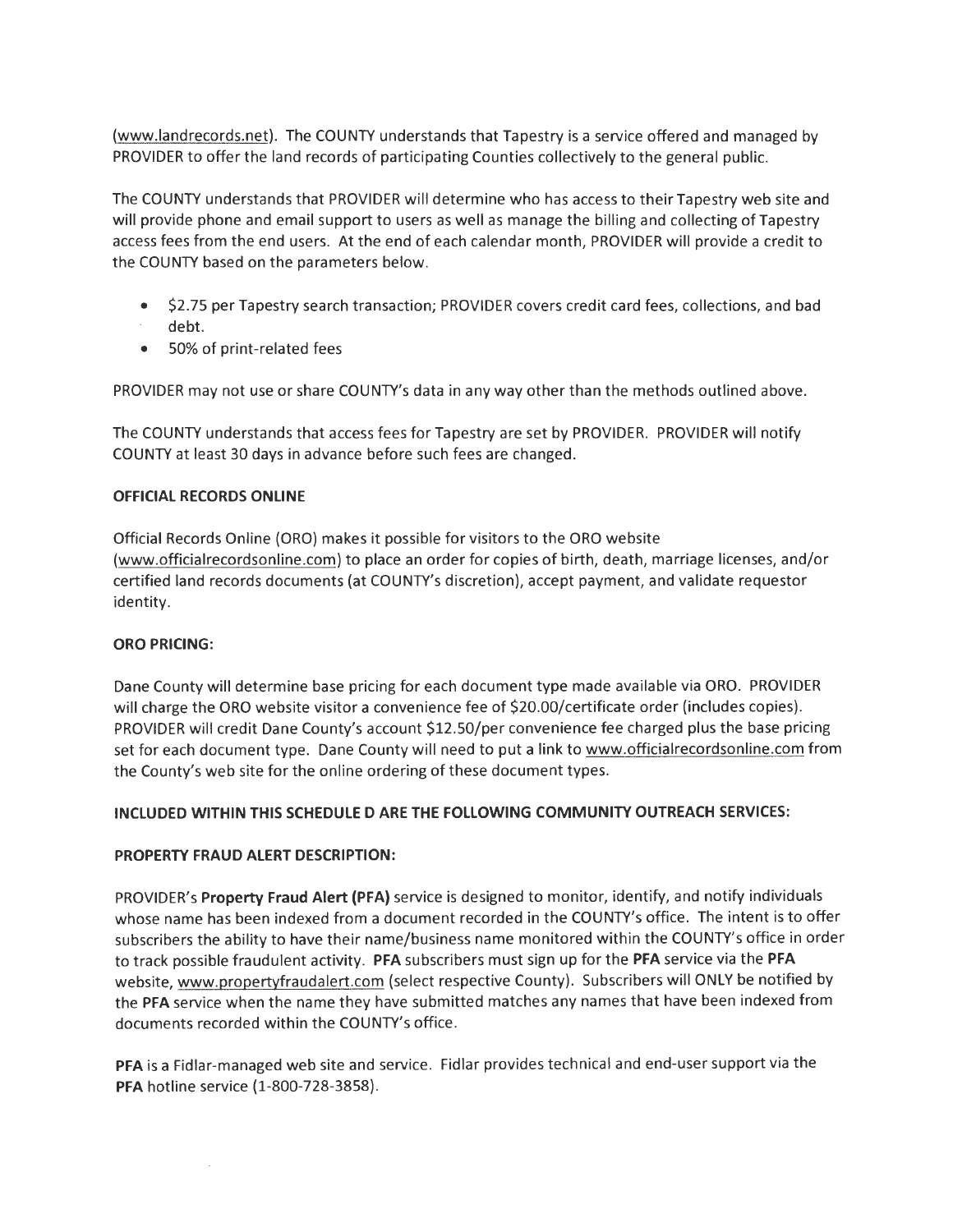#### **HONOR REWARDS DESCRIPTION:**

Fidlar's Honor Rewards is a service provided to counties which allows them to quickly and easily implement and manage a rewards program for their local veterans. Veterans can sign-up (online or in your office) to receive an Honor Rewards ID card which gives them discounts and benefits at local businesses and retailers who participate in the program.

PROVIDER handles many of the major costs and time consuming tasks involved in providing a Veterans rewards program including:

- Creation and maintenance of your county's page at www.honorrewards.com
- Printing of all ID Cards
- Customer Support
- Pre-Created promotional materials

It is the COUNTY's responsibility to contact local business for participation in the program as well as promotion of the Honor Rewards program to the veterans in your county.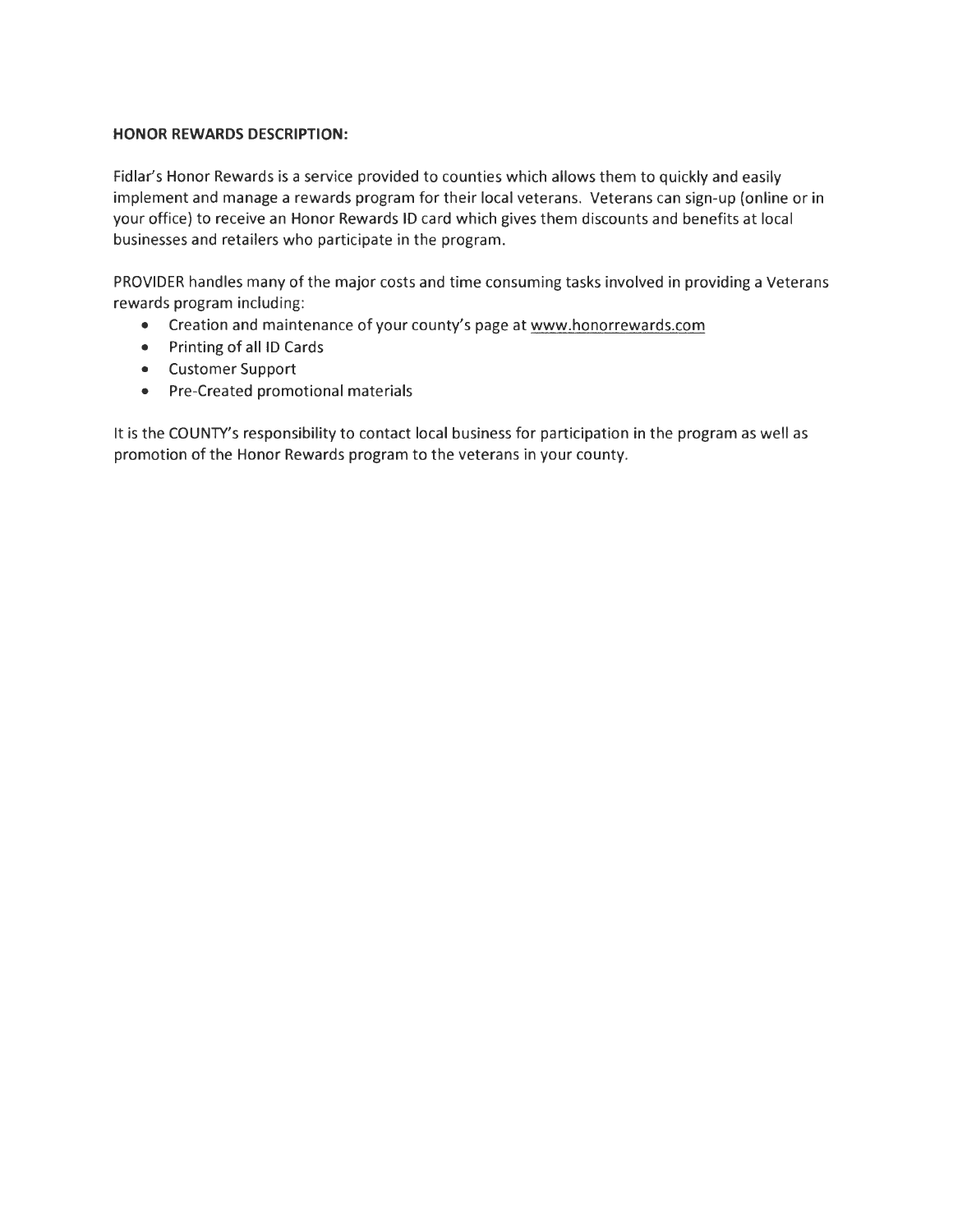## **Schedule B: AVIDlifeCycle**

**This contract is for software, services and support for land and vital records AVIDlifeCycle.** 

## **5 Year Land** & **Vital Records AVID life Cycle Agreement (January 1, 2023** - **December 31, 2027)**

| <b>Fidlar Technologies Product/Service</b>           | Cost                           |
|------------------------------------------------------|--------------------------------|
| <b>Description</b>                                   |                                |
| <b>AVID - Land &amp; Vital Records System</b>        | Years $1-5 = $128,947$         |
|                                                      | Billed Quarterly @ \$32,236.75 |
| Receipting (cashiering)                              | Included                       |
| Indexing                                             | Included                       |
| <b>Auto-Indexing Functionality (OCR) via iNspect</b> | Included                       |
| <b>SSN Redaction Batch Processing</b>                | <b>Included</b>                |
| <b>Manual Interface</b>                              | <b>Included</b>                |
| <b>Automated Verification Functionality</b>          | Included                       |
| <b>Scanning Module</b>                               | <b>Included</b>                |
| eRecording Catcher                                   | <b>Included</b>                |
| FC Customer - Import/Export Data                     | <b>Included</b>                |
| Anchor-Parcel Management module                      | <b>Included</b>                |
| Swift - eReturn of paper documents                   | <b>Included</b>                |
| <b>Vital Records recording</b>                       | Included                       |
| iRis - Data normalization / standardization module   | Included                       |
| <b>Implementation Services</b>                       | <b>Included</b>                |
| <b>Project Management</b>                            | <b>Included</b>                |
| <b>Workflow Analysis</b>                             | <b>Included</b>                |
| Installation/Configuration                           | Included                       |
| <b>Data Conversion</b>                               | <b>Included</b>                |
| <b>Comprehensive Training</b>                        | <b>Included</b>                |
| Internal                                             | Included                       |
| Public                                               | Included                       |
| <b>Annual CountyCare Support</b>                     | Included                       |
| 1-800 Support                                        | Included                       |
| <b>System Upgrades</b>                               | Included                       |
| Training on New features & Functionality             | <b>Included</b>                |
| <b>State Mandated or Regulatory Updates</b>          | Included                       |

#### **FIDLAR SOFTWARE SERVICES SUMMARY**